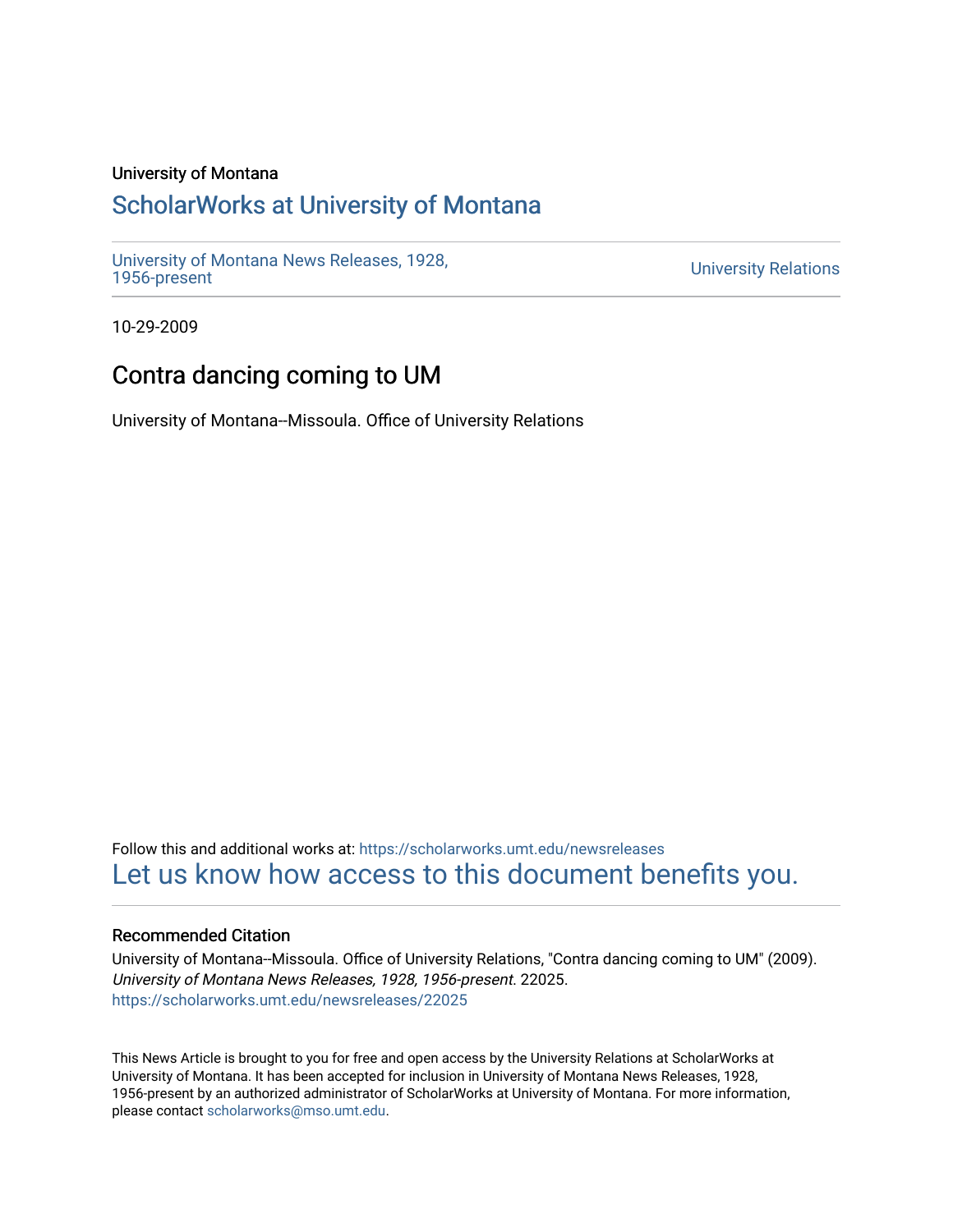

UNIVERSITY RELATIONS • MISSOULA, MT 59812 • 406.243.2522 • FAX: 406.243.4520

## N E W S R E L E A S E

Oct. 29, 2009

**Contact:** Vicki Watson, event organizer and UM environmental studies professor, 406-243- 5153, [vicki.watson@umontana.edu](mailto:vicki.watson@umontana.edu).

### **CONTRA DANCING COMING TO UM**

### **MISSOULA -**

The University of Montana student chapter of the Missoula Folklore Society will host its annual Town & Gown Dance from 8 to 11 p.m. Saturday, Nov. 7, in the University Center Ballroom. The event is free and open to the public, but donations will be accepted to help cover expenses.

The dance will include a variety of traditional American folk dances, but will focus on contra, a form of old English country dancing that traveled through France (where it came to be called contra) and then to the American colonies, where New' Englanders modified it to fit into the long thin floor spaces of bams. Two long lines of folks dance a series of simple figures, continually moving along the line until each person has danced with everyone there.

"The dance is good exercise and easy to learn," student chapter member Laura Lundquist **said.**

A beginners' workshop will be held at 7:30 p.m. before the main dance begins, but all dances are taught and called throughout the evening. Out of the Wood, a band that specializes in old-time fiddle tunes, jigs and reels, will provide live music. Dress is casual and eclectic.

The Missoula Folklore Society sponsors two contra dances each month on the first and third Saturdays. The events usually are at the Union Hall, located at 208 E. Main St. in Missoula.